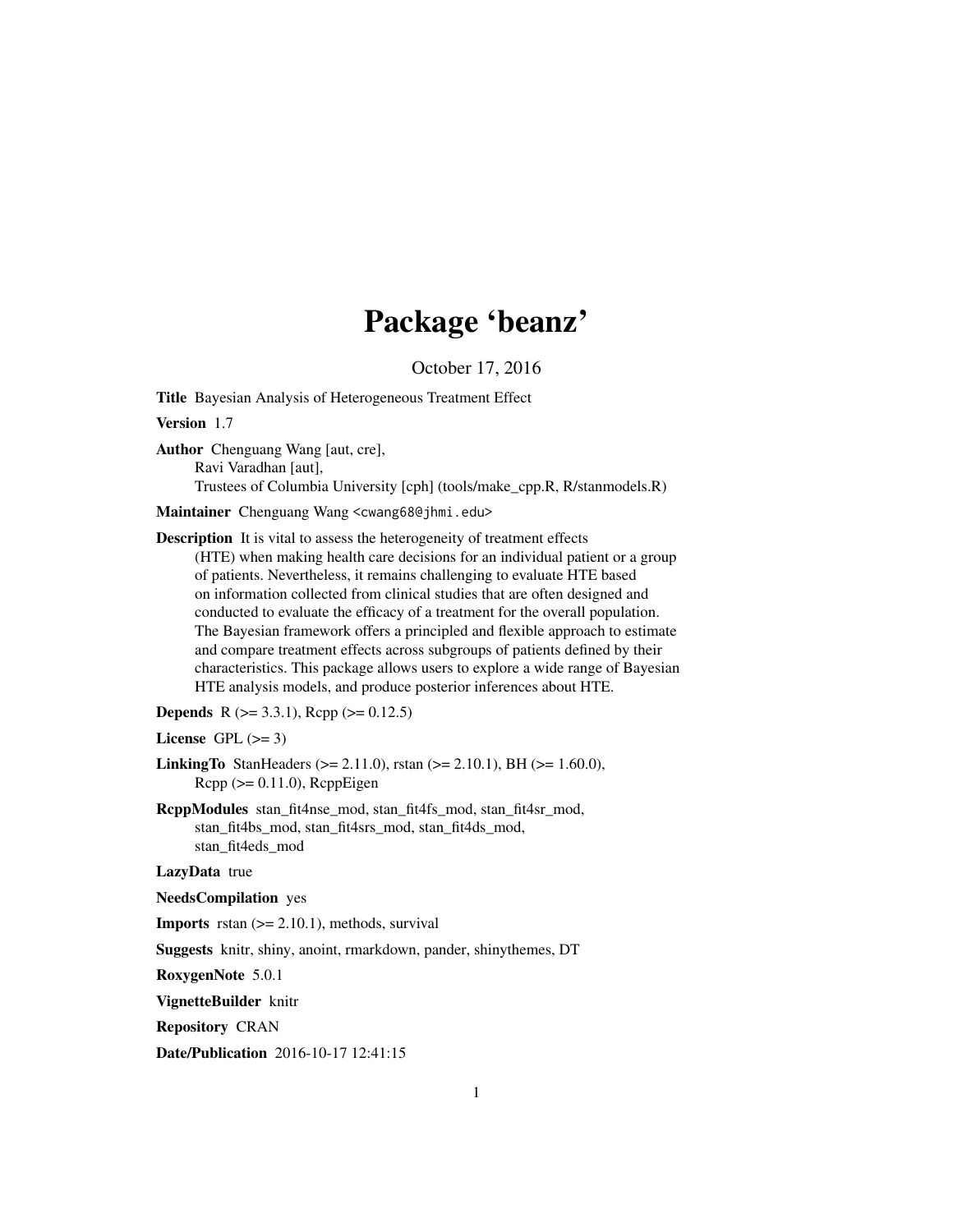# <span id="page-1-0"></span>R topics documented:

| Index | 15 |
|-------|----|
|       |    |
|       |    |
|       |    |
|       |    |
|       |    |
|       |    |
|       |    |
|       |    |
|       |    |
|       |    |
|       |    |
|       |    |

<span id="page-1-1"></span>beanz-package *Bayesian Approaches for HTE Analysis*

# Description

This package contains the functions for running Bayesian models implemented in STAN for HTE analysis.

#### Notation

Consider a randomized two-arm clinical trial. Let  $Y$  denote the response and  $Z$  denote treatment arm assignment. For subgroup analysis, assume there are P baseline covariates,  $X_1, \ldots, X_P$ , of interest. The covariates can be binary, ordinal with numerical values, or nominal variables. Let  $\Omega = \{(X_1, \ldots, X_P)\}\$  denote the collection of subgroups defined by the covariates. Let  $\theta_g$  denote the treatment effect in subgroup  $G = g$ , and let  $\hat{\theta}_g$  be the estimated  $\theta$  in subgroup  $G = g$  with  $\hat{\sigma}_g^2$ the estimated variance associated with  $\theta_g$ .

# Models

We approximate the distribution of  $\widehat{\theta}_g$  by

$$
\widehat{\theta}_g | \theta_g, \sigma_g^2 \sim N(\theta_g, \sigma_g^2)
$$

and assign an informative prior to  $\sigma_g^2$ 

$$
\log \sigma_g^2/\hat{\sigma}_g^2, \Delta_1, \Delta_2 \sim Unif(\log \hat{\sigma}_g^2 - \Delta_1, \log \hat{\sigma}_g^2 + \Delta_2)
$$

where  $\Delta_1$  and  $\Delta_2$  are parameters specified by the users.

We consider a set of models together with the priors for  $\theta_g$ :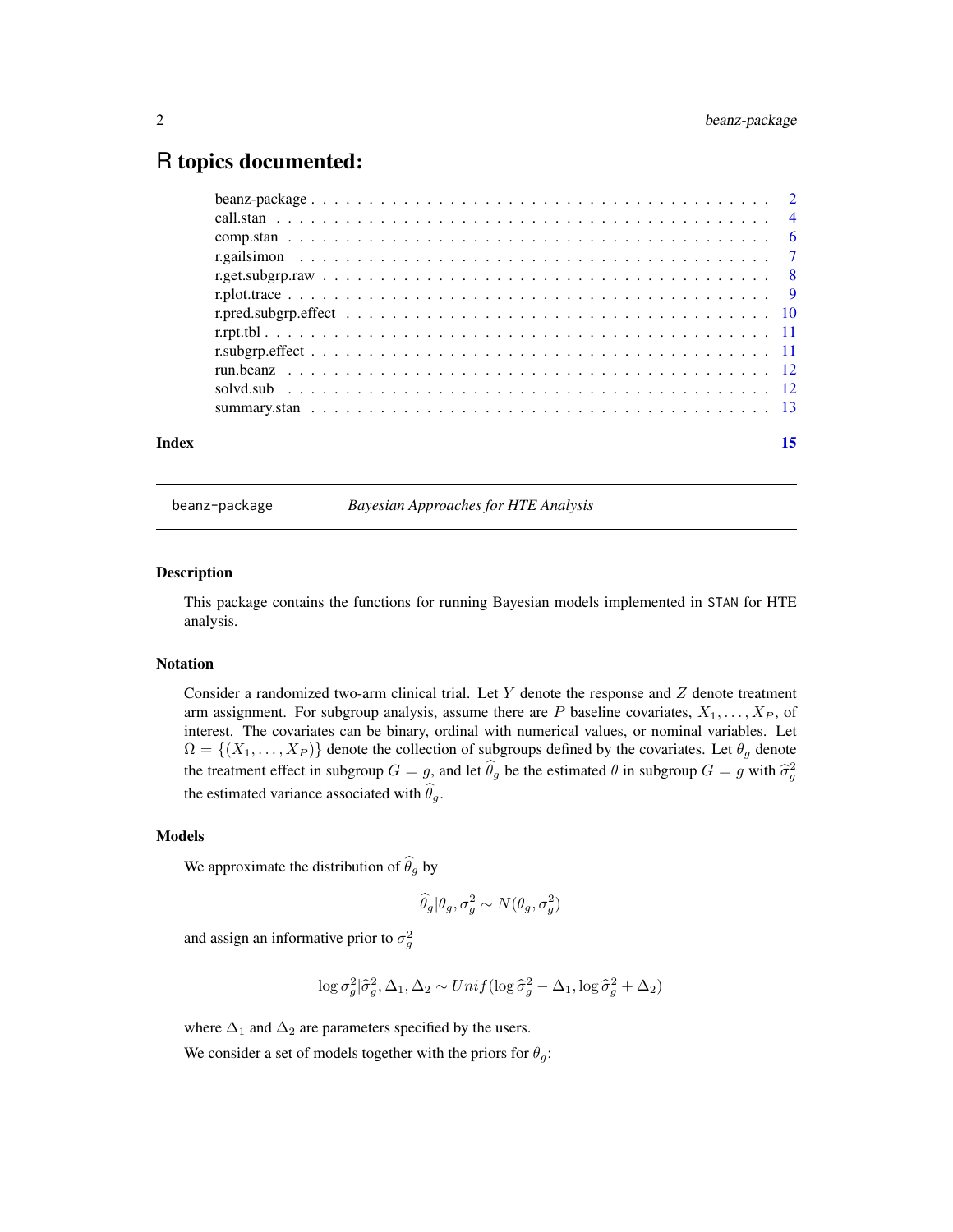No subgroup effect model This model assumes that patients in all the subgroups are exchangeable. That is, all the subgroups are statistically identical with regard to the treatment effect and there is no subgroup effect. Information about treatment effects can be directly combined from all subgroups for inference. The model is specified as follows:

$$
\begin{array}{rcl}\n\theta_g & = & \mu \\
\mu & \sim & N(0, B),\n\end{array}
$$

where  $B$  is large in relation to the magnitude of the treatment effect size so that the prior for  $\mu$  is essentially non-informative.

Full stratification model The subgroups are fully distinguished from each other with regard to the treatment effect. There is no information about treatment effects shared between any subgroups. The model is specified as follows:

$$
\begin{array}{rcl}\n\theta_g & = & \mu_g \\
\mu_g & \sim & N(0, B).\n\end{array}
$$

Simple regression model The model introduces a first-order, linear regression structure. This model takes into account the information that the subgroups are formulated based on the set of baseline covariates. The coefficients are assumed to be exchangeable among subgroups. Information about treatment effects are shared between subgroups with similar baseline covariates through these coefficients. The model is specified as follows:

$$
\theta_g | X_g = \mu + \sum_{j=1}^P X'_{g,j} \gamma_j
$$
  
\n
$$
\mu \sim N(0, B)
$$
  
\n
$$
\gamma_j \sim N(0, B) \qquad j = 1, ..., P.
$$

Basic shrinkage model This approach assumes all subgroups are exchangeable with regards to the treatment effect. The model is specified as follows:

$$
\begin{array}{rcl}\n\theta_g & = & \mu + \phi_g \\
\mu & \sim & N(0, B) \\
\phi_g & \sim & N(0, \omega^2) \\
\omega & \sim & Half - N(C).\n\end{array}
$$

Simple regression and shrinkage model This model combines basic regression with shrinkage, with a linear regression structure and a random effect term. Direct estimates are shrunken towards the regression surface. The model is specified as follows:

$$
\begin{array}{rcl}\n\theta_g & = & \mu + \sum_{j=1}^P X'_{g,j} \gamma_j + \phi_g \\
\mu & \sim & N(0, B) \\
\gamma_j & \sim & N(0, 1B) \\
\phi_g & \sim & N(0, \omega^2) \\
\omega & \sim & Half - N(C).\n\end{array}
$$

Dixon and Simon model This model assumes that the elements in coefficient are exchangeable with each other, which allows information sharing among covariate effects. Similar to the simple regression model, only the first-order interactions are considered. The model is specified as follows: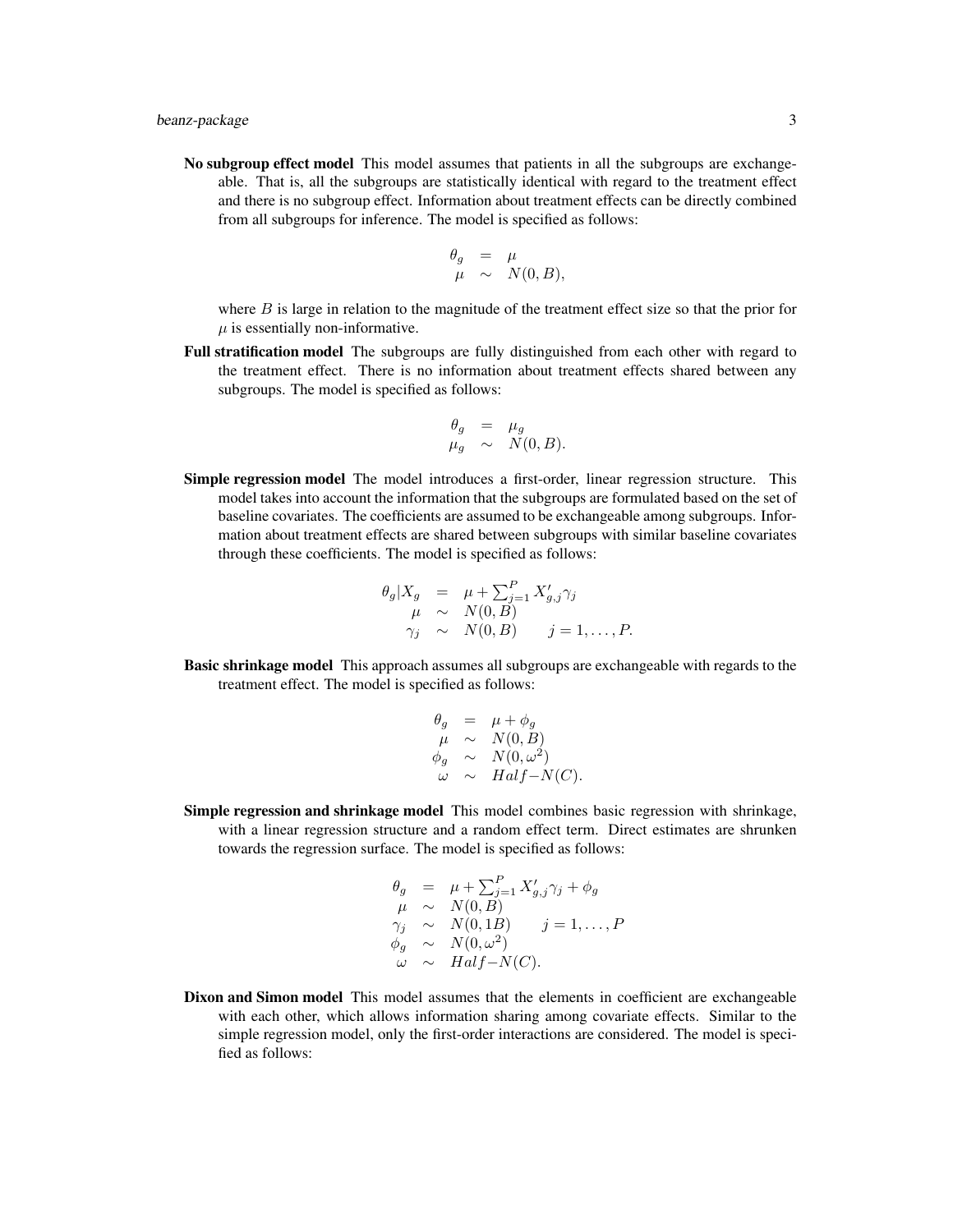$$
\begin{array}{rcl}\n\theta_g & = & \mu + \sum_{j=1}^P X'_{g,j} \gamma_j \\
\mu & \sim & N(0, B) \\
\gamma_j & \sim & N(0, \omega^2) \\
\omega & \sim & Half - N(C).\n\end{array}
$$

<span id="page-3-0"></span>Extended Dixon and Simon model This approach extends the Dixon and Simon model by introducing the higher-order interactions, with the interaction effects exchangeable. The model is specified as follows:

$$
\begin{array}{rcl}\n\theta_g & = & \mu + \sum_{k=1}^P \sum_{j \in \xi^{(k)}} X'_{\xi^{(k)},j} \gamma_j^{(k)} \\
\mu & \sim & N(0, B) \\
\gamma_j^{(k)} & \sim & N(0, \omega_k^2) \\
\omega_k & \sim & Half-N(C),\n\end{array}
$$

where  $\xi^{(k)}$  denotes the set of kth order interaction terms

#### Graphical user interface (GUI)

This package provides a web-based Shiny GUI. See [run.beanz](#page-11-1) for details.

#### References

Jones HE, Ohlssen DI, Neuenschwander B, Racine A, Branson M (2011). Bayesian models for subgroup analysis in clinical trials. Clinical Trials, 8(2), 129-143.

Dixon DO, Simon R (1991). Bayesian subset analysis. Biometrics, 47(3), 871-881.

<span id="page-3-1"></span>call.stan *Call STAN models*

#### Description

Call STAN to draw posterior samples for Bayesian HTE models.

#### Usage

```
call.stan(mdls = c("nse", "fs", "sr", "bs", "srs", "ds", "eds"), dat.sub,
  var.estvar, var.cov, lst.par.pri, var.nom = NULL, ...)
```
# Arguments

| M.<br> | ×<br>۰, |
|--------|---------|

name of the Bayesian HTE model. The options are: nse No subgroup effect model fs Full stratification model sr Simple regression model

bs Basic shrinkage model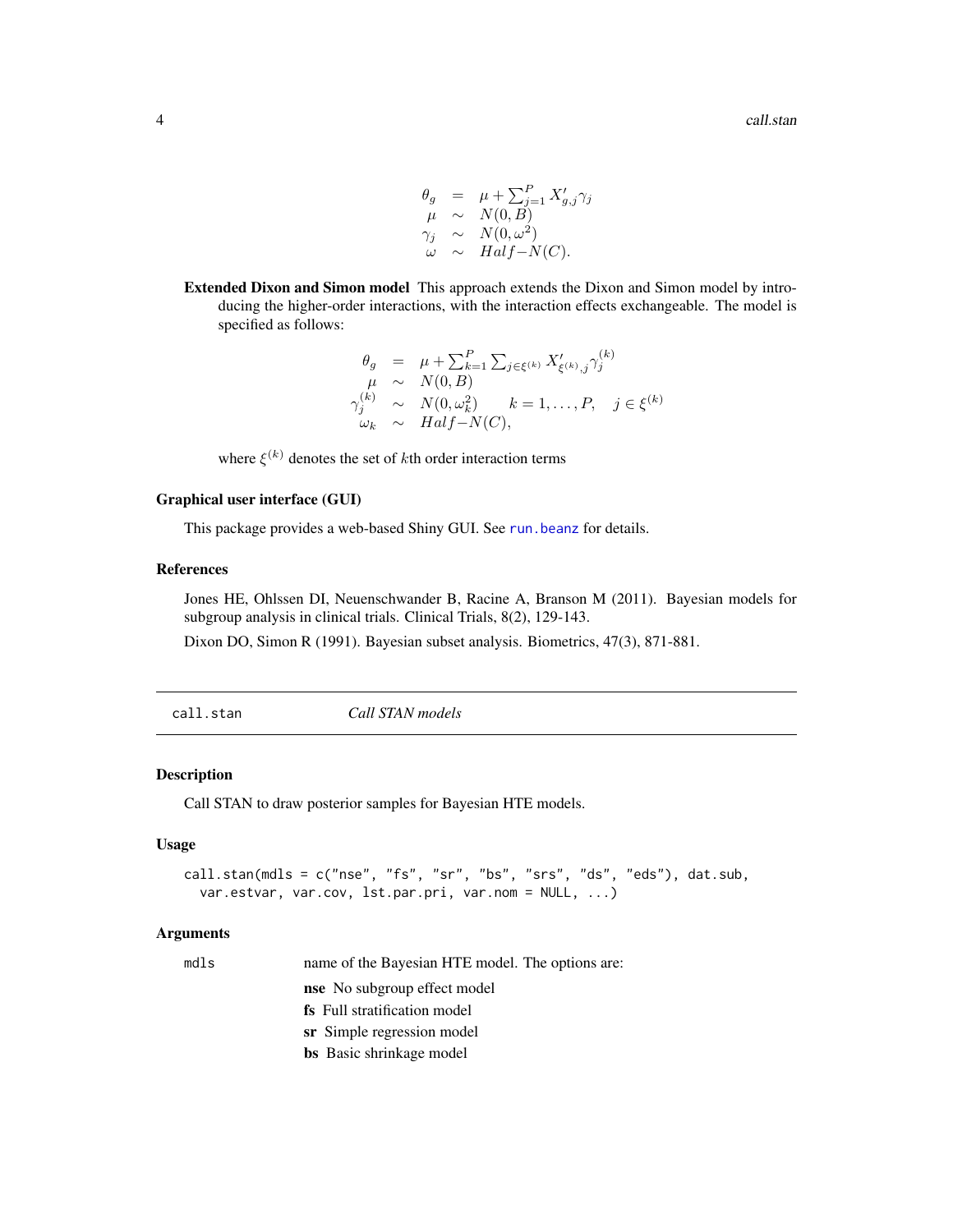|             | srs Simple regression with shrinkage model                                                                                       |
|-------------|----------------------------------------------------------------------------------------------------------------------------------|
|             | <b>ds</b> Dixon-Simon model                                                                                                      |
|             | eds Extended Dixon-Simon model                                                                                                   |
| dat.sub     | dataset with subgroup treatment effect summary data                                                                              |
| var.estvar  | column names in dat. sub that corresponds to treatment effect estimation and the<br>estimated variance                           |
| var.cov     | array of column names in dat. sub that corresponds to binary or ordinal baseline<br>covaraites                                   |
| lst.par.pri | list of prior parameters for each model:                                                                                         |
|             | <b>nse, fs</b> vtau, vrange for $(\Delta_1, \Delta_2)$                                                                           |
|             | sr vtau, vgamma, vrange                                                                                                          |
|             | bs, ds, eds vtau, vw, vrange                                                                                                     |
|             | srs vtau, vw, vgamma, vrange                                                                                                     |
| var.nom     | array of column names in dat. sub that corresponds to nominal baseline covari-<br>ates                                           |
|             | options to call STAN sampling. These options include chains, iter, warmup,<br>thin, algorithm. See rstan:: sampling for details. |

#### Value

A class beanz.stan list containing

mdl name of the Bayesian HTE model stan.rst raw rstan sampling results smps matrix of the posterior samples get.mus method to return the posterior sample of the subgroup treatment effects DIC DIC value

# Examples

```
## Not run:
var.cov <- c("sodium", "lvef", "any.vasodilator.use");
var.resp \langle - "y";
var.trt <- "trt";
var.censor <- "censor";
resptype <- "survival";
var.estvar <- c("Estimate", "Variance");
subgrp.effect <- r.get.subgrp.raw(solvd.sub,
                                 var.resp = var.resp,
                                 var.trt = var.trt,
                                 var.cov = var.cov,
                                 var.censor = var.censor,
                                 resptype = resptype);
```
rst.nse <- call.stan("nse", dat.sub=subgrp.effect,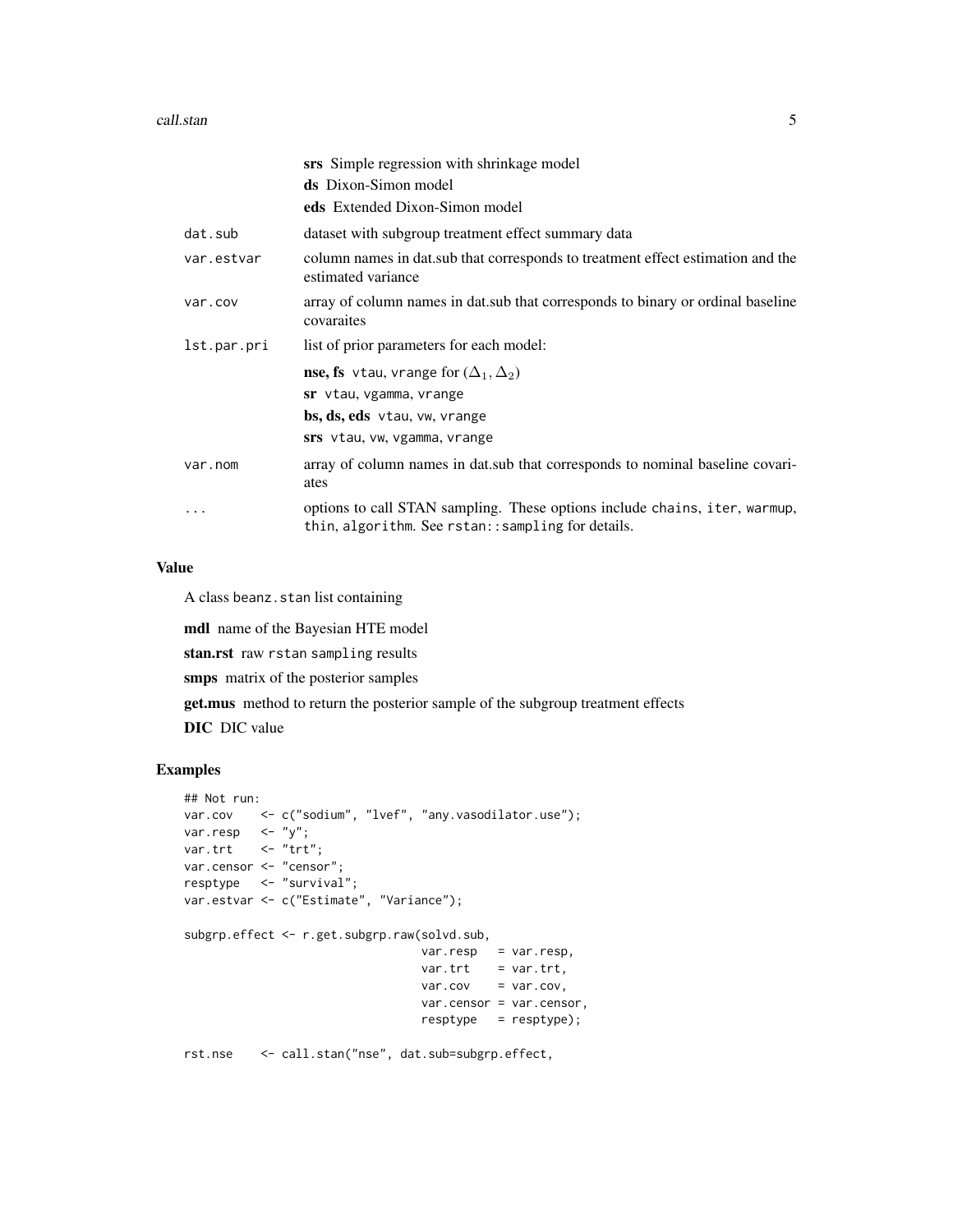```
var.estvar = var.estvar, var.cov = var.cov,
                        lst.par.pri = list(vtau=1000, vrange=c(0,0)),chains=1, iter=4000,
                        warmup=2000, thin=2, seed=1000);
rst.sr <- call.stan("sr", dat.sub=subgrp.effect,
                       var.estvar=var.estvar, var.cov = var.cov,
                       lst.par.pri=list(vtau=1000, vgamma=1000, vrange=c(0,0)),
                       chains=1, iter=4000,
                       warmup=2000, thin=2, seed=1000)
## End(Not run);
```

| Comparison of posterior treatment effects<br>comp.stan |  |
|--------------------------------------------------------|--|
|--------------------------------------------------------|--|

#### Description

Present the difference in the posterior treatment effects between subgroups

#### Usage

```
r.summary.comp(stan.rst, sel.grps = NULL, cut = 0, digits = 3)
```
r.plot.comp(stan.rst, sel.grps = NULL, ...)

 $r.forest.comp(stat.rst, sel.grps = NULL, ..., quants = c(0.025, 0.975))$ 

# Arguments

| stan.rst                | a class beanz. stan object generated by call. stan                                               |
|-------------------------|--------------------------------------------------------------------------------------------------|
| sel.grps                | an array of subgroup numbers to be included in the summary results                               |
| cut                     | cut point to compute the probabiliby that the posterior subgroup treatment ef-<br>fects is below |
| digits                  | number of digits in the summary result table                                                     |
| $\cdot$ $\cdot$ $\cdot$ | options for plot function                                                                        |
| quants                  | lower and upper quantiles of the credible intervals in the forest plot                           |

#### Value

r.summary.comp generates a data frame with summary statistics of the difference of treatment effects between the selected subgroups. r.plot.comp generates the density plot of the difference in the posterior treatment effects between subgroups. r.forest.comp generates the forest plot of the difference in the posterior treatment effects between subgroups.

# See Also

[call.stan](#page-3-1)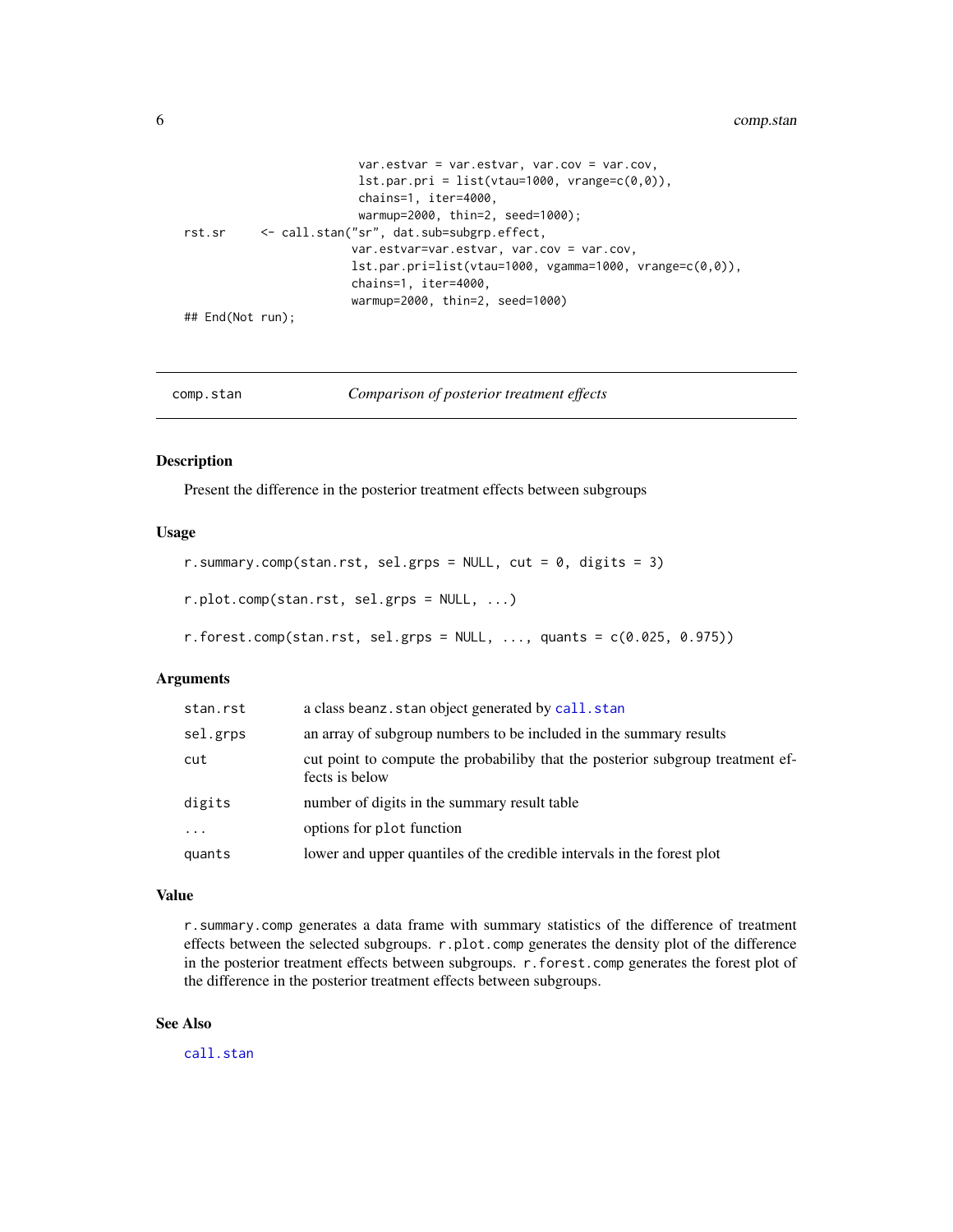# <span id="page-6-0"></span>r.gailsimon 7

# Examples

```
var.cov <- c("sodium", "lvef", "any.vasodilator.use");
var.resp \langle - "y";
var.trt \langle - "trt";
var.censor <- "censor";
resptype <- "survival";
var.estvar <- c("Estimate", "Variance");
subgrp.effect <- r.get.subgrp.raw(solvd.sub,
                                  var.resp = var.resp,
                                  var.tr = var.trt,
                                  var.cov = var.cov,var.censor = var.censor,
                                  resptype = resptype);
rst.sr <- call.stan("sr", dat.sub=subgrp.effect,
                        var.estvar=var.estvar, var.cov = var.cov,
                        lst.par.pri=list(vtau=1000, vgamma=1000, vrange=c(0,0)),
                        chains=1, iter=500,
                        warmup=100, thin=2, seed=1000);
sel.grps \leq c(1, 4, 5);
tbl.sub <- r.summary.comp(rst.sr, sel.grps=sel.grps);
r.plot.stan(rst.sr, sel.grps = sel.grps);
r.forest.stan(rst.sr, sel.grps = sel.grps);
```
r.gailsimon *Gail-Simon Test*

# Description

Gail-Simon qualitative interaction test.

#### Usage

```
r.gailsimon(effects, sderr, d = 0)
```
#### Arguments

| effects | subgroup treatment effects                            |
|---------|-------------------------------------------------------|
| sderr   | standard deviation of the estimated treatment effects |
| d       | clinically meaningful difference                      |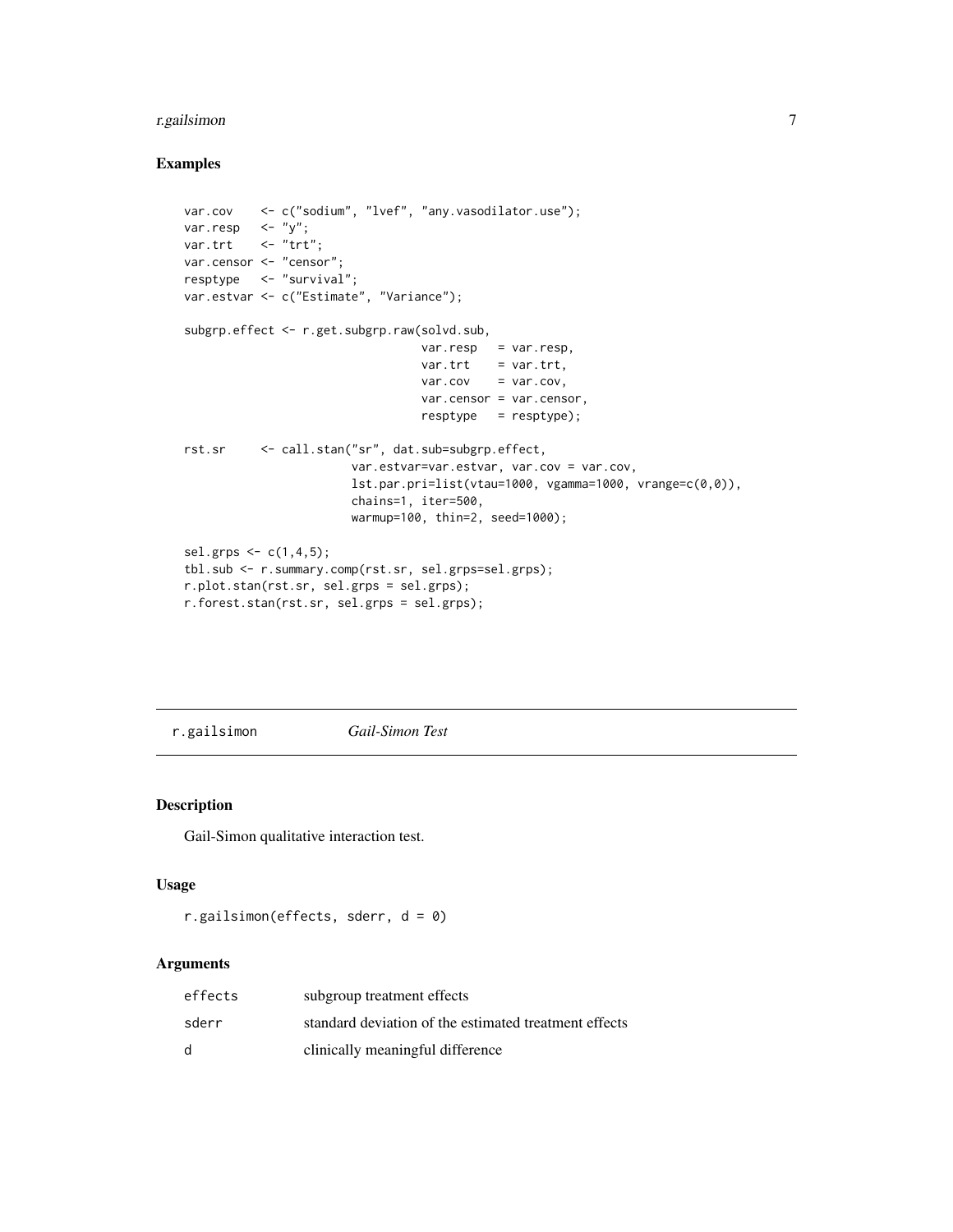# Examples

```
## Not run:
var.cov <- c("sodium", "lvef", "any.vasodilator.use");
var.resp \langle - "y";
var.trt <- "trt";
var.censor <- "censor";
resptype <- "survival";
subgrp.effect <- r.get.subgrp.raw(solvd.sub,
                                 var.resp = var.resp,
                                 var.trt = var.trt,
                                 var.cov = var.cov,var.censor = var.censor,
                                 resptype = resptype);
gs.pval <- r.gailsimon(subgrp.effect$Estimate,
                      subgrp.effect$Variance);
## End(Not run)
```
r.get.subgrp.raw *Get subgroup treatment effect estimation and variance*

#### Description

Compute subgroup treatment effect estimation and variance from subject level data.

#### Usage

```
r.get.subgrp.raw(data.all, var.resp, var.trt, var.cov, var.censor,
 resptype = c("continuous", "binary", "survival"))
```
# Arguments

| data.all   | subject level dataset                                                                          |
|------------|------------------------------------------------------------------------------------------------|
| var.resp   | column name in data. all for response                                                          |
| var.trt    | column name in data. all for treatment assignment                                              |
| var.cov    | array of column names in dat. all that corresponds to binary or ordinal baseline<br>covaraites |
| var.censor | column name in data. all for censoring if the response is time to event data                   |
| resptype   | type of response. The options are binary, continuous or survial                                |

# Value

A dataframe with treatment effect estimation and variance for each subgroup

<span id="page-7-0"></span>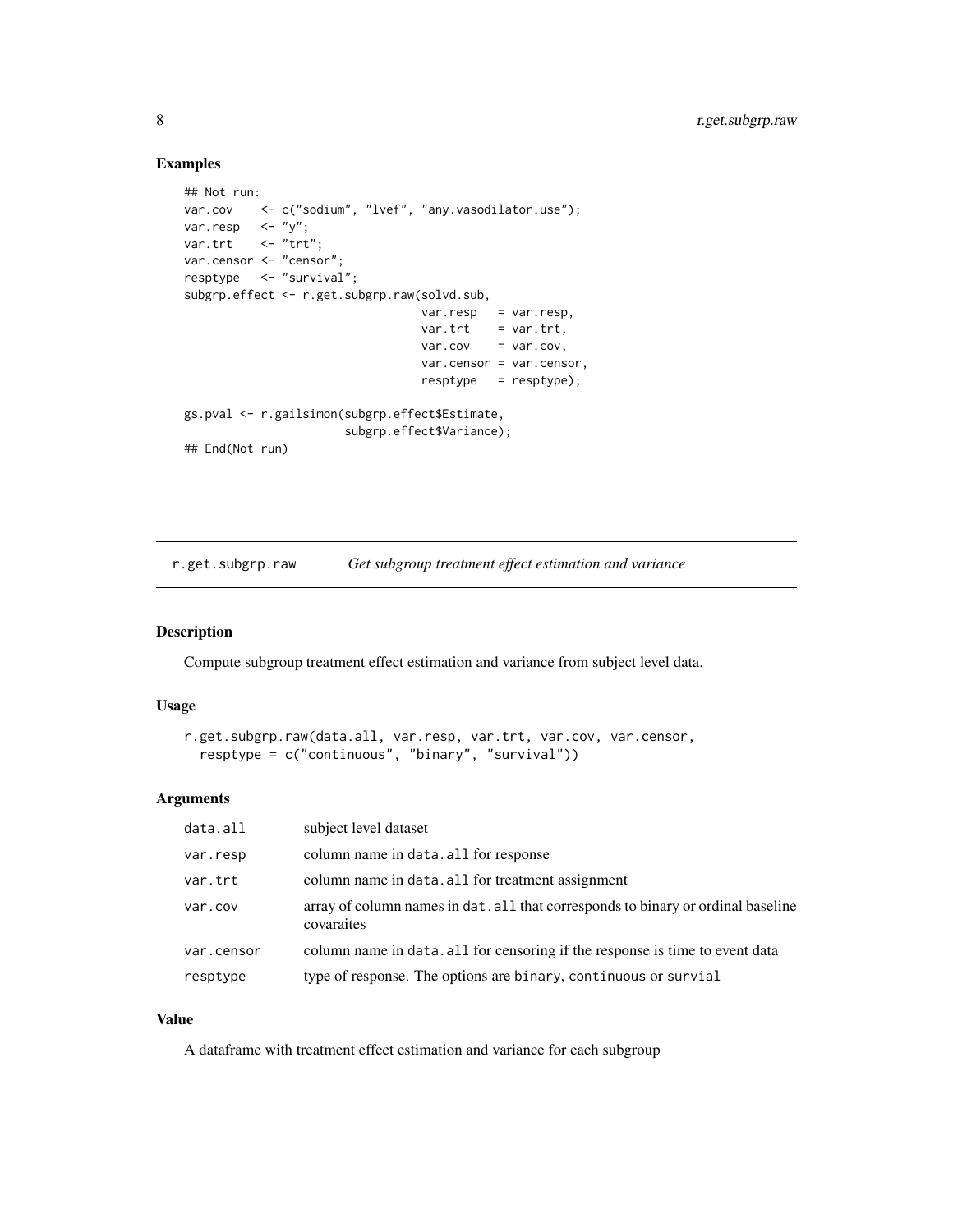# <span id="page-8-0"></span>r.plot.trace 9

# Examples

```
## Not run:
var.cov <- c("sodium", "lvef", "any.vasodilator.use");
var.resp <- "y";
var.trt <- "trt";
var.censor <- "censor";
resptype <- "survival";
subgrp.effect <- r.get.subgrp.raw(solvd.sub,
                                var.resp = var.resp,
                                var.tr = var.trt,
                                var.cov = var.cov,
                                var.censor = var.censor,
                                resptype = resptype);
## End(Not run)
```
r.plot.trace *Trace plot of* rstan *samples*

# Description

Trace plot of rstan samples for checking the convergence of the MCMC chains

#### Usage

```
r.plot.trace(stan.rst, n.eachrow = 2, width = 4, height = 0.8)
```
# Arguments

| stan.rst  | a class beanz. stan object generated by call. stan |
|-----------|----------------------------------------------------|
| n.eachrow | number of trace plot each row                      |
| width     | plot size: width                                   |
| height    | plot size: height                                  |

# See Also

[call.stan](#page-3-1)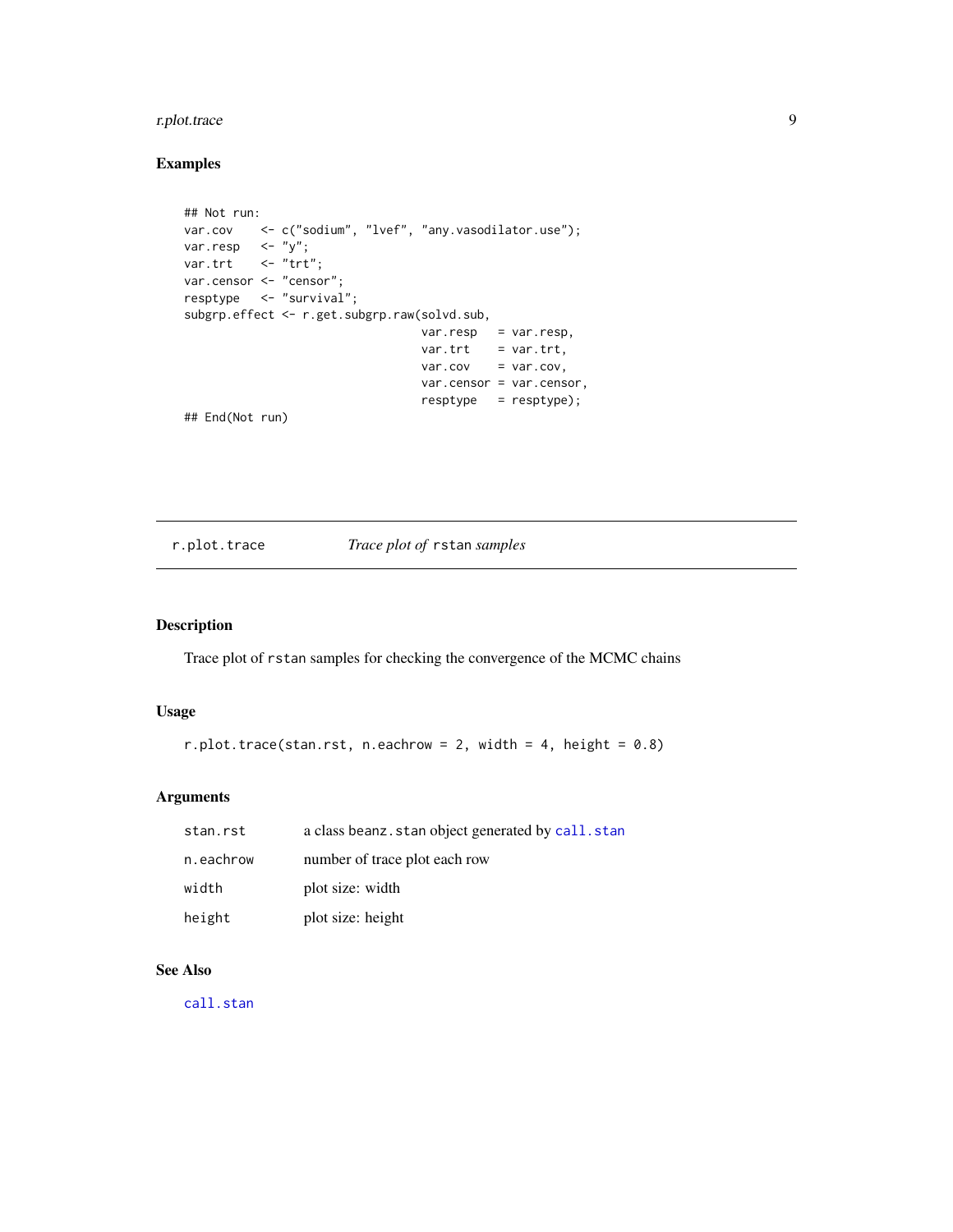<span id="page-9-0"></span>r.pred.subgrp.effect *Predictive Distribution*

#### Description

Get the predictive distribution of the subgroup treatment effects

#### Usage

r.pred.subgrp.effect(stan.rst, dat.sub, var.estvar, vrange)

# Arguments

| stan.rst   | a class beanz. stan object generated by call. stan                                                     |
|------------|--------------------------------------------------------------------------------------------------------|
| dat.sub    | dataset with subgroup treatment effect summary data                                                    |
| var.estvar | column names in dat. sub that corresponds to treatment effect estimation and the<br>estimated variance |
| vrange     | the pair of $\Delta_1$ and $\Delta_2$ , see beanz-package.                                             |

### Value

A dataframe of predicted subgroup treament effects. That is, the distribution of

$$
\theta_g|\widehat{\theta}_1,\widehat{\sigma}_1^2,\ldots,\widehat{\theta}_G,\widehat{\sigma}_G^2.
$$

# Examples

```
## Not run:
var.cov <- c("sodium", "lvef", "any.vasodilator.use");
var.resp \langle - "y";
var.trt <- "trt";
var.censor <- "censor";
resptype <- "survival";
var.estvar <- c("Estimate", "Variance");
subgrp.effect <- r.get.subgrp.raw(solvd.sub,
                                 var.resp = var.resp,
                                 var.tr = var.trt,
                                 var.cov = var.cov,
                                 var.censor = var.censor,
                                 resptype = resptype);
rst.nse <- call.stan("nse", dat.sub=subgrp.effect,
                        var.estvar = var.estvar, var.cov = var.cov,
                        lst.print = list(vtau=1000, vrange=c(0,0)),chains=1, iter=4000,
                        warmup=2000, thin=2, seed=1000);
pred.effect <- r.pred.subgrp.effect(rst.nes,
```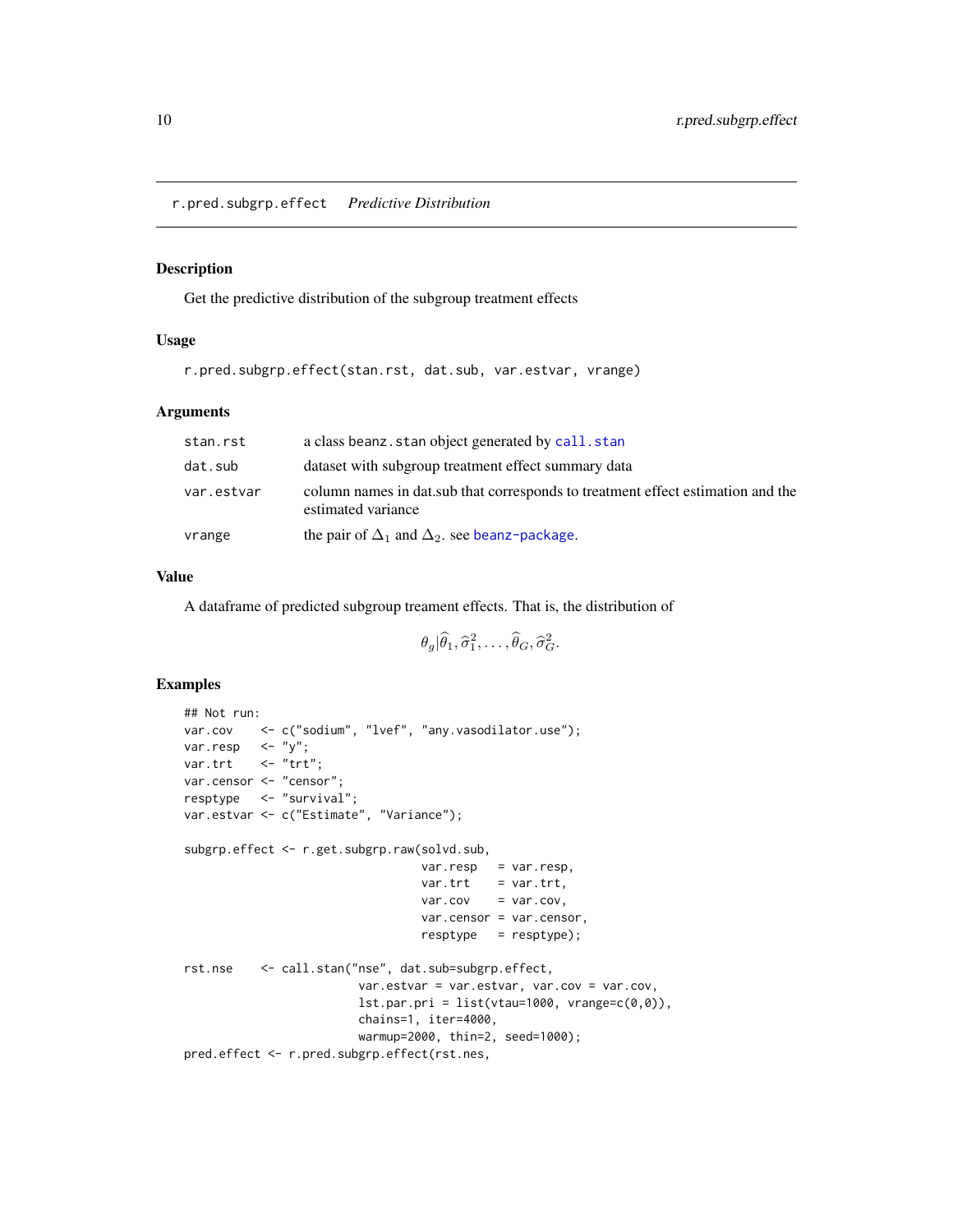#### <span id="page-10-0"></span>r.rpt.tbl 11

```
dat.sub = solvd.sub,
var.estvar = var.estvar,
vrange = c(\emptyset, \emptyset);
```
## End(Not run)

r.rpt.tbl *Summary table of treatment effects*

# Description

Compare the DIC from different models and report the summary of treatment effects based on the model with the smallest DIC value

#### Usage

```
r.rpt.tbl(lst.stan.rst, dat.sub, var.cov, cut = 0, digits = 3)
```
#### Arguments

| lst.stan.rst | list of class beanz, stan results from call, stan for different models                           |
|--------------|--------------------------------------------------------------------------------------------------|
| dat.sub      | dataset with subgroup treatment effect summary data                                              |
| var.cov      | array of column names in dat. sub that corresponds to binary or ordinal baseline<br>covaraites   |
| cut          | cut point to compute the probabiliby that the posterior subgroup treatment ef-<br>fects is below |
| digits       | number of digits in the summary result table                                                     |

# Value

A dataframe with summary statistics of the model selected by DIC

r.subgrp.effect *Get subgroup treatment effect estimation and variance*

#### Description

Compute subgroup treatment effect estimation and variance for subgroup effect summary data. The estimation and variance are combined if there are multiple record of the same subgroup, defined by the covariates, in the data.

# Usage

```
r.subgrp.effect(data.all, var.ey, var.variance, var.cov)
```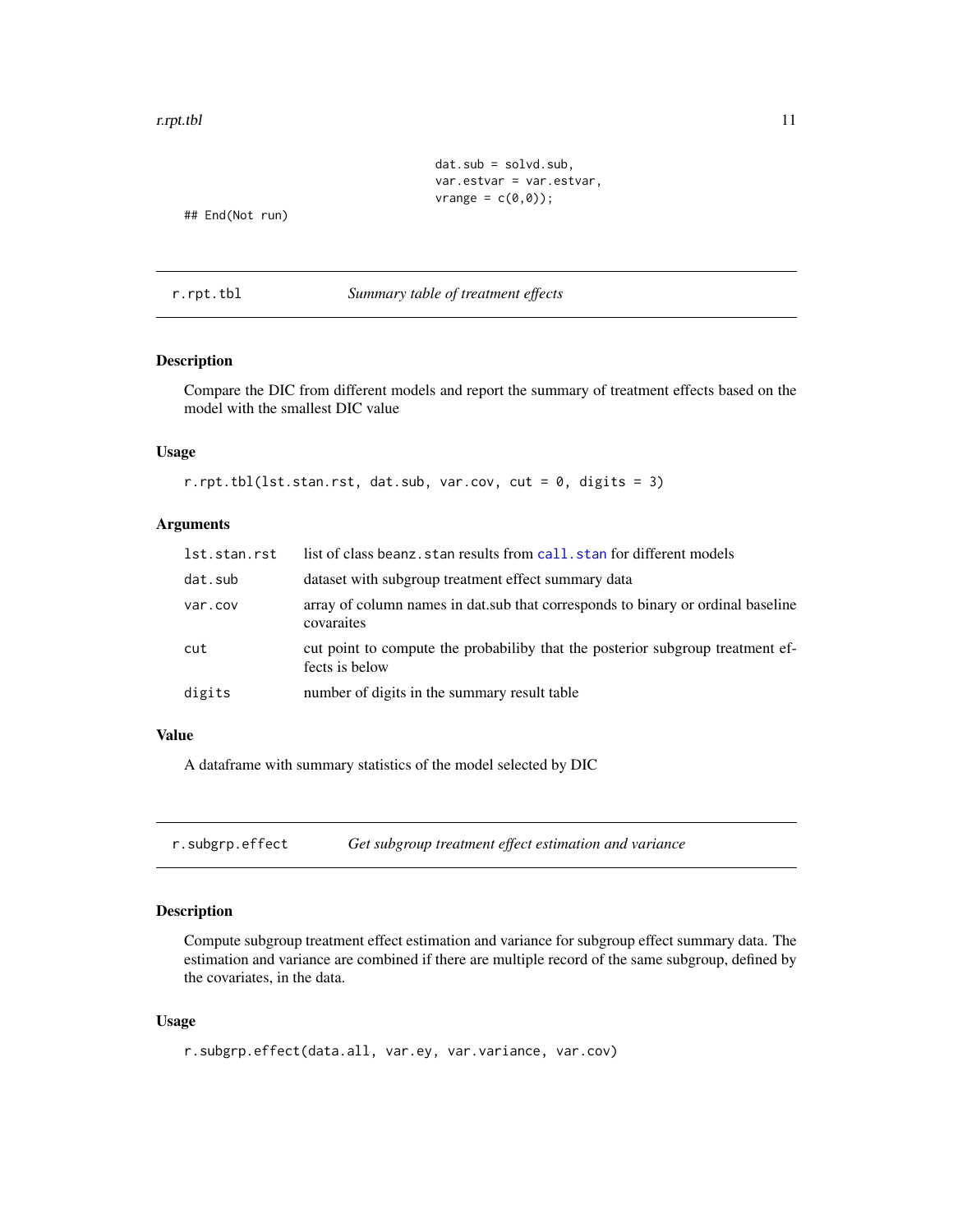# <span id="page-11-0"></span>Arguments

| data.all     | subject level dataset                                                                          |
|--------------|------------------------------------------------------------------------------------------------|
| var.ev       | column name in data. all for estimated treatment effect                                        |
| var.variance | column name in data. all for variance of subgroup treatment assignment                         |
| var.cov      | array of column names in dat. all that corresponds to binary or ordinal baseline<br>covaraites |

# Value

A dataframe with treatment effect estimation and variance for each subgroup

<span id="page-11-1"></span>run.beanz *Run Web-Based BEANZ application*

# Description

Call Shiny to run beanz as a web-based application

#### Usage

run.beanz()

solvd.sub *Subject level data from SOLVD trial*

# Description

Dataset for use in beanz examples and vignettes.

# Format

A dataframe with 6 variables:

trt treatment assignment

y time to death or first hospitalization

censor censoring status

sodium level of sodium

lvef level of lvef

any.vasodilator.use level of use of vasodilator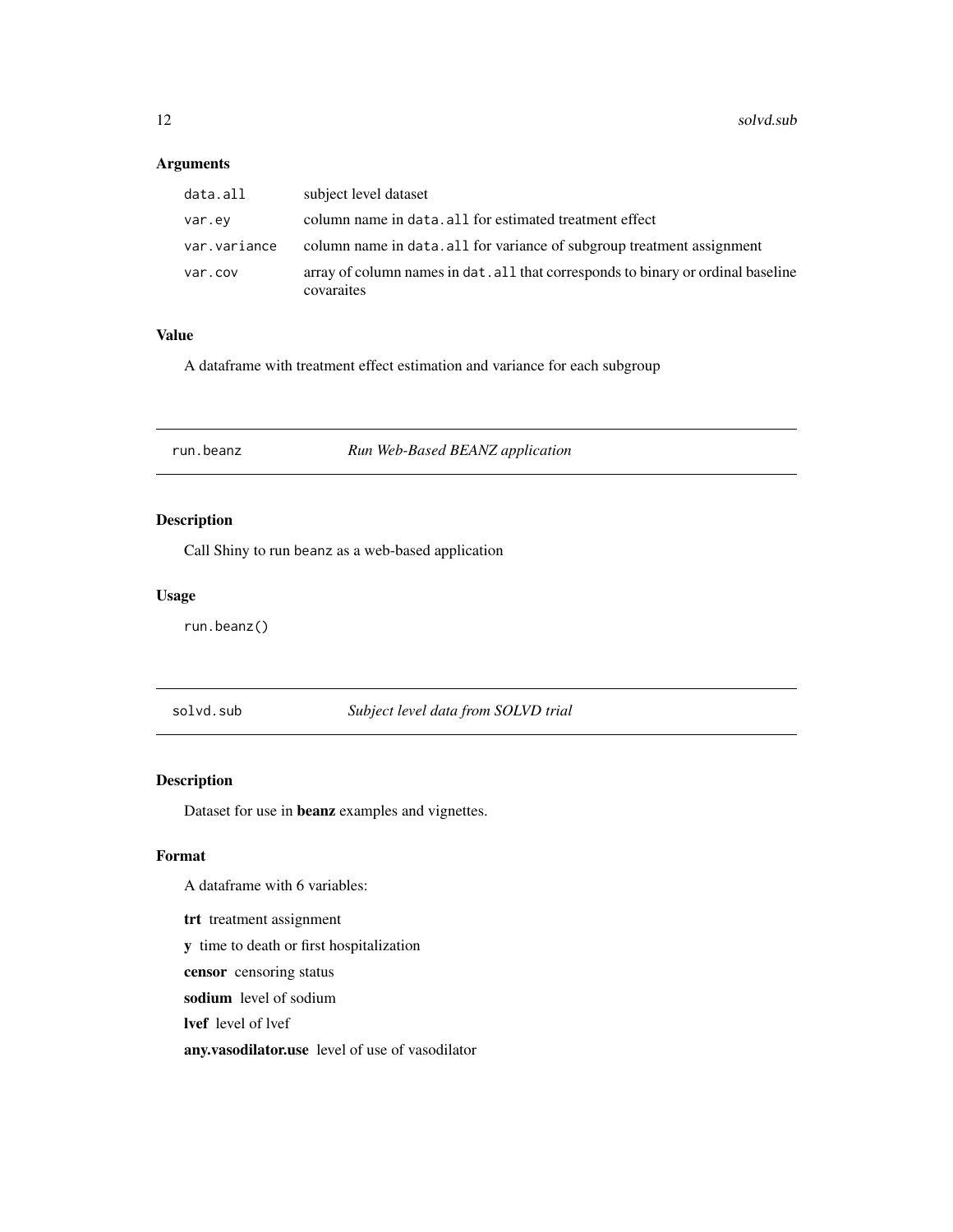# <span id="page-12-0"></span>summary.stan 13

#### Details

Subject level data from SOLVD trial. SOLVD is a randomized controlled trial of the effect of an Angiotensin-converting-enzyme inhibitor (ACE inhibitor) called enalapril on survival in patients with reduced left ventricular ejection fraction and congestive heart failure (CHF).

#### References

Solvd Investigators and others, Effect of enalapril on survival in patients with reduced left ventricular ejection fraction and congestive heart failure. N Engl J Med. 1991, 325:293-302

summary.stan *Posterior subgroup treatment effects*

# Description

Present the posterior subgroup treatment effects

#### Usage

```
r.summary.stan(stan.rst, sel.grps = NULL, ref.stan.rst = NULL,
 ref.sel.grps = 1, cut = 0, digits = 3)
r.plot.stan(stan.rst, sel.grps = NULL, ref.stan.rst = NULL,
  ref.setl.grps = 1, ...)
```

```
r.forest.stan(stan.rst, sel.grps = NULL, ref.stan.rst = NULL,
  ref.set.grps = 1, ..., quants = c(0.025, 0.975)
```
#### Arguments

| stan.rst     | a class beanz. stan object generated by call. stan                                               |
|--------------|--------------------------------------------------------------------------------------------------|
| sel.grps     | an array of subgroup numbers to be included in the summary results                               |
| ref.stan.rst | a class beanz. stan object from call. stan that is used as the reference                         |
| ref.sel.grps | subgroups from the reference model to be included in the summary table                           |
| cut          | cut point to compute the probabiliby that the posterior subgroup treatment ef-<br>fects is below |
| digits       | number of digits in the summary result table                                                     |
| $\ddots$     | options for plot function                                                                        |
| quants       | lower and upper quantiles of the credible intervals in the forest plot                           |

#### Value

r.summary.stan generates a dataframe with summary statistics of the posterior treatment effect for the selected subgroups. r.plot.stan generates the density plot of the posterior treatment effects for the selected subgroups. r.forest.stan generates the forest plot of the posterior treatment effects.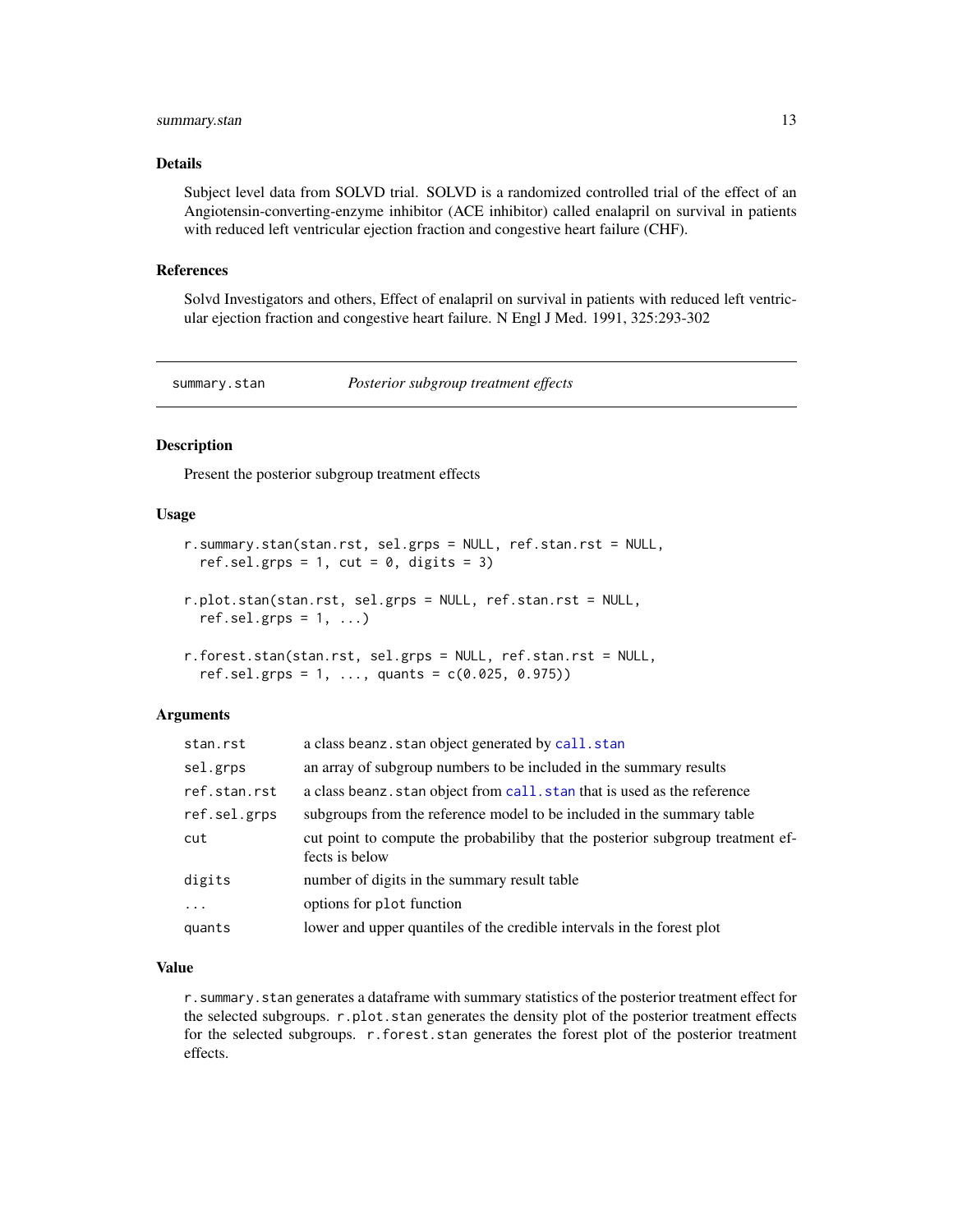# See Also

[call.stan](#page-3-1)

# Examples

```
## Not run:
sel.grps <-c(1,4,5);tbl.sub <- r.summary.stan(rst.sr, ref.stan.rst=rst.nse, ref.sel.grps=1);
r.plot.stan(rst.sr, sel.grps = sel.grps, ref.stan.rst=rst.nse, ref.sel.grps=1);
r.forest.stan(rst.sr, sel.grps = sel.grps, ref.stan.rst=rst.nse, ref.sel.grps=1);
## End(Not run)
```
<span id="page-13-0"></span>